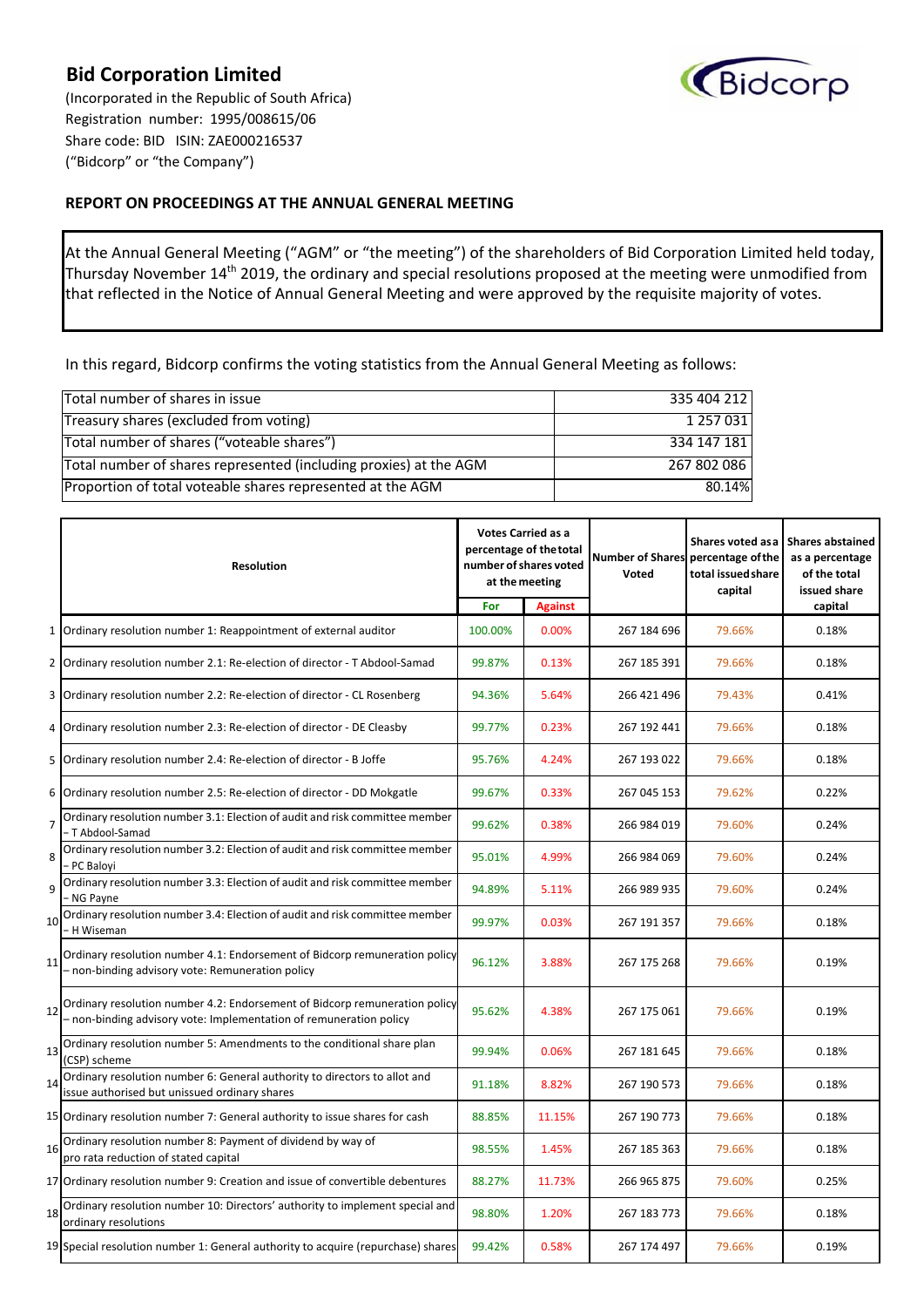|    | <b>Resolution</b>                                                                                                                                              | <b>Votes Carried as a</b><br>number of shares voted | percentage of the total<br>at the meeting | Voted       | Shares voted as a<br>Number of Shares percentage of the<br>total issued share<br>capital | <b>Shares abstained</b><br>as a percentage<br>of the total<br>issued share |
|----|----------------------------------------------------------------------------------------------------------------------------------------------------------------|-----------------------------------------------------|-------------------------------------------|-------------|------------------------------------------------------------------------------------------|----------------------------------------------------------------------------|
| 20 | Special resolution number 2.1: Approval of non-executive directors' annual<br>fees - 2019/2020 - Chairman                                                      | For<br>98.74%                                       | <b>Against</b><br>1.26%                   | 267 177 766 | 79.66%                                                                                   | capital<br>0.19%                                                           |
| 21 | Special resolution number 2.2: Approval of non-executive directors' annual<br>fees - 2019/2020 - Lead independent non-executive director (SA)                  | 99.68%                                              | 0.32%                                     | 267 176 176 | 79.66%                                                                                   | 0.19%                                                                      |
| 22 | Special resolution number 2.3: Approval of non-executive directors' annual<br>fees - 2019/2020 - Lead independent director (International) (AUD)               | 98.75%                                              | 1.25%                                     | 266 975 888 | 79.60%                                                                                   | 0.25%                                                                      |
|    | Special resolution number 2.4: Approval of non-executive directors' annual<br>23   Essex   2010   2009   11<br>fees - 2019/2020 - Non-executive directors (SA) | 99.65%                                              | 0.35%                                     | 267 175 976 | 79.66%                                                                                   | 0.19%                                                                      |
| 24 | Special resolution number 2.5: Approval of non-executive directors' annual<br>fees - 2019/2020 - Non-executive directors (International) (AUD)                 | 98.75%                                              | 1.25%                                     | 266 975 888 | 79.60%                                                                                   | 0.25%                                                                      |
| 25 | Special resolution number 2.6: Approval of non-executive directors' annual<br>fees – 2019/2020 - Audit and risk committee chairman (International) (AUD)       | 99.68%                                              | 0.32%                                     | 266 618 274 | 79.49%                                                                                   | 0.25%                                                                      |
|    | fees - 2019/2020 - Audit and risk committee chairman (SA)                                                                                                      | 99.68%                                              | 0.32%                                     | 267 175 976 | 79.66%                                                                                   | 0.19%                                                                      |
| 27 | Special resolution number 2.8: Approval of non-executive directors' annual<br>fees - 2019/2020 - Audit and risk committee member (SA)                          | 99.65%                                              | 0.35%                                     | 267 176 176 | 79.66%                                                                                   | 0.19%                                                                      |
|    | Special resolution number 2.9: Approval of non-executive directors' annual<br>28<br>fees - 2019/2020 - Audit and risk committee member (International) (AUD)   | 99.68%                                              | 0.32%                                     | 266 975 888 | 79.60%                                                                                   | 0.25%                                                                      |
|    | Special resolution number 2.10: Approval of non-executive directors' annual<br>fees - 2019/2020 - Remuneration committee chairman (SA)                         | 99.22%                                              | 0.78%                                     | 267 176 026 | 79.66%                                                                                   | 0.19%                                                                      |
|    | Special resolution number 2.11: Approval of non-executive directors' annual<br>fees - 2019/2020 - Remuneration committee chairman (International) (AUD)        | 99.68%                                              | 0.32%                                     | 266 975 938 | 79.60%                                                                                   | 0.25%                                                                      |
| 31 | Special resolution number 2.12: Approval of non-executive directors' annual<br>fees - 2019/2020 - Remuneration committee member (SA)                           | 99.68%                                              | 0.32%                                     | 267 175 976 | 79.66%                                                                                   | 0.19%                                                                      |
|    | Special resolution number 2.13: Approval of non-executive directors' annual<br>32<br>fees - 2019/2020 - Remuneration committee member (International) (AUD)    | 99.68%                                              | 0.32%                                     | 266 975 888 | 79.60%                                                                                   | 0.25%                                                                      |
|    | Special resolution number 2.14: Approval of non-executive directors' annual<br>fees - 2019/2020 - Nominations committee chairman (SA)                          | 99.22%                                              | 0.78%                                     | 267 175 976 | 79.66%                                                                                   | 0.19%                                                                      |
| 34 | Special resolution number 2.15: Approval of non-executive directors' annual<br>fees - 2019/2020 - Nominations committee chairman (International) (AUD)         | 99.68%                                              | 0.32%                                     | 266 975 688 | 79.60%                                                                                   | 0.25%                                                                      |
|    | 35 Special resolution number 2.16: Approval of non-executive directors' annual<br>fees – 2019/2020 - Nominations committee member (SA)                         | 99.68%                                              | 0.32%                                     | 267 175 976 | 79.66%                                                                                   | 0.19%                                                                      |
| 36 | Special resolution number 2.17: Approval of non-executive directors' annual<br>fees - 2019/2020 - Nominations committee member (International) (AUD)           | 99.68%                                              | 0.32%                                     | 266 975 688 | 79.60%                                                                                   | 0.25%                                                                      |
|    | 37 Special resolution number 2.18: Approval of non-executive directors' annual<br>fees - 2019/2020 - Acquisitions committee chairman (SA)                      | 99.22%                                              | 0.78%                                     | 267 176 176 | 79.66%                                                                                   | 0.19%                                                                      |
| 38 | Special resolution number 2.19: Approval of non-executive directors' annual<br>fees - 2019/2020 - Acquisitions committee chairman (International) (AUD)        | 99.68%                                              | 0.32%                                     | 266 975 888 | 79.60%                                                                                   | 0.25%                                                                      |
| 39 | Special resolution number 2.20: Approval of non-executive directors' annual<br>fees - 2019/2020 - Acquisitions committee member (SA)                           | 99.68%                                              | 0.32%                                     | 267 176 176 | 79.66%                                                                                   | 0.19%                                                                      |
| 40 | Special resolution number 2.21: Approval of non-executive directors' annual<br>fees - 2019/2020 - Acquisitions committee member (International) (AUD)          | 99.68%                                              | 0.32%                                     | 266 975 888 | 79.60%                                                                                   | 0.25%                                                                      |